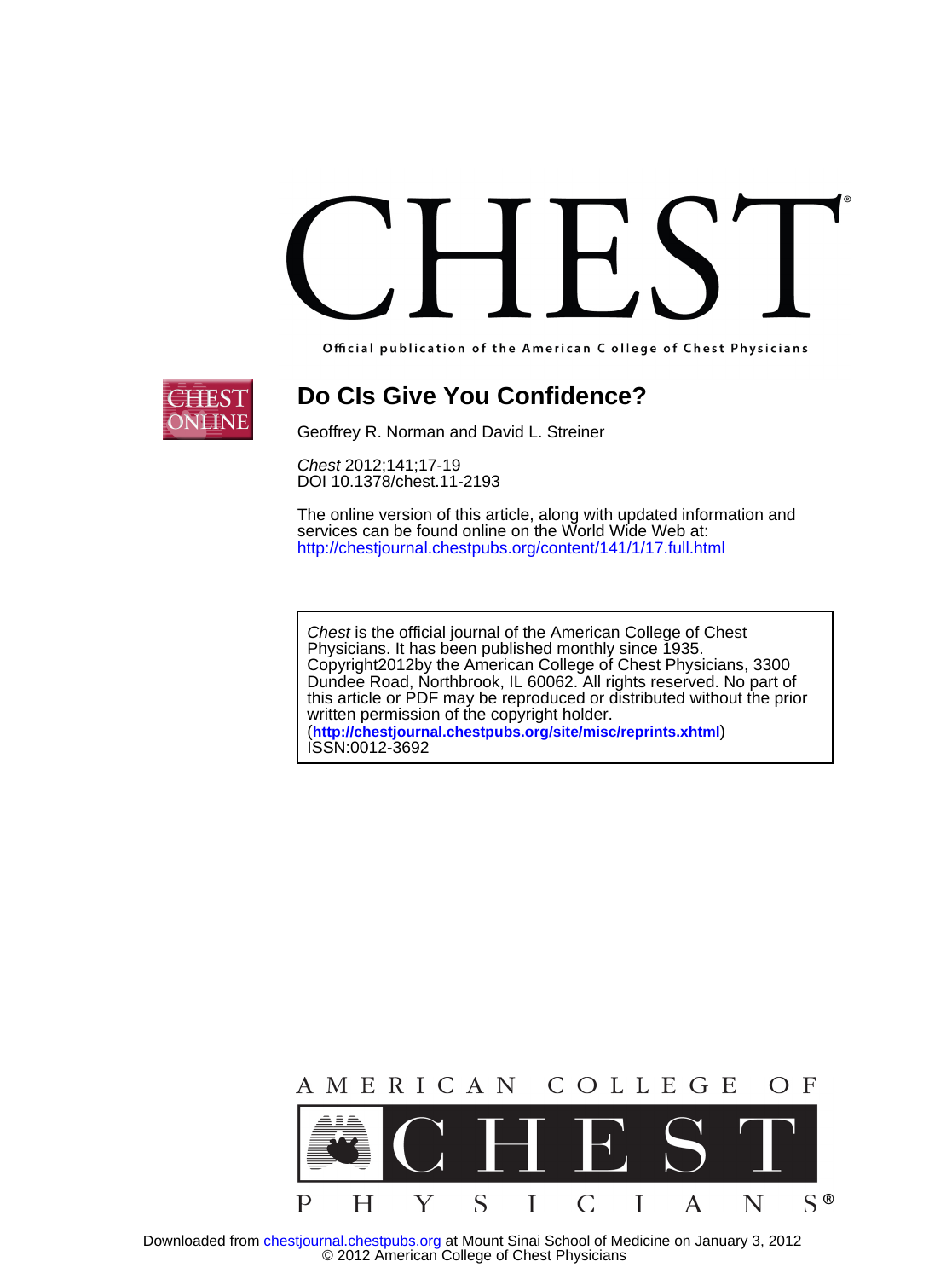

CHEST Commentary

STATISTICAL QUANDARIES

# **Do CIs Give You Confidence?**

*Geoffrey R. Norman, PhD; and David L. Streiner, PhD* 

**This article describes the conceptual basis for the** *P* **value and the CI. We show that both are derived from the same underlying concepts and provide useful, but similar information.**   *CHEST 2012; 141(1):17–19* 

**O**ne of the more confusing issues about the use of statistics is the use of CIs. Although almost everyone has seen lots of examples of " $P < .05$ ," and some may even be able to accurately describe what it means, the contribution of the CI to enlightenment is much less clear.

 Strangely, if you believed some of the rhetoric offered by the advocates of CIs, they appear to be the answer to everyone's dreams. It would seem that anyone who does not quickly undergo a religious conversion to CIs and move to banish " $P < .05$ " from his home and work is clearly a presenile proto-Victorian. Sixteen years ago, Stephen Walter<sup>1</sup> wrote a wonderful summary of the issues, pointing out that editors of many mainstream journals, including *BMJ* , *The Lancet* , Annals of Internal Medicine, and *CMAJ*, had all endorsed CIs as a viable alternative to *P* values. However, perusal of recent issues of any of these journals reveals that the projected demise of *P* values was a bit premature. In any case, the proponents of CIs appear to be balanced by as many naysayers who remain in the *P* value camp. Indeed, Walter's article was accompanied by a brief note from the editor of *American Journal of Epidemiology* stating that "the diversity of opinion among editorial board members makes it difficult, if not impossible, to arrive at a consensus which could be translated into a *Journal* policy."<sup>1</sup> Peace in the Middle East looks simple by comparison.

 Manuscript received August 30, 2011; revision accepted September 1, 2011.

**DOI: 10.1378/chest.11-2193** 

 So what is the fuss about? What does a CI give us that is different from a *P* value? Are there circumstances where we should use one or the other? To address these questions, regrettably, we must go back to the basics and be very clear on definitions of these terms.

### The Ubiquitous *P* Value

 The use of *P* values has a long history, dating back to seminal work by Fisher and Pearson in the 1920s. In its simplest form comparing two groups, the *P* value is "the probability of observing a result at least as extreme as the observed result if in truth there is no difference between the groups."<sup>2</sup> A small *P* value  $(P < .0001)$  says that it is unlikely that a difference this large could arise by chance  $\zeta$  one chance in a thousand), so it is likely a real effect.

 It is critical to keep in mind that, in this simple example, the *P* value depends on three quantities: the difference between the means (the bigger the difference, the smaller the *P* value), the SD of the individual observations (the smaller the SD, the smaller the *P* value), and the sample size (the bigger the sample size, the smaller the *P* value). In short, big differences are "more significant" (ie, a smaller *P* value) than little differences (and "more significant" is placed in quotation marks for a very good reason, stay tuned), and small differences arising from large samples are "more significant" than small differences from small samples. The *P* value, then, is a way to separate real effects from effects due to random fluctuations in the data and sampling error. As such, that's not a bad thing. After all, it is the nature of the world that when you divide people into two groups, using a coin flip or any other strategy, the groups will never come out exactly the same on any measure (height, weight, BMI, or anything else), so without some help from our statistician friends, we would be unable to tell

Affiliations: From the Department of Clinical Epidemiology and Biostatistics, McMaster University, Hamilton, ON, Canada.

**Correspondence to:** Geoffrey R. Norman, PhD, McMaster University, 1280 Main St W, MDCL 3519, Hamilton, ON, L8N3Z5, Canada; e-mail[: norman@mcmaster.ca](mailto:norman@mcmaster.ca) 

**<sup>© 2012</sup> American College of Chest Physicians.** Reproduction of this article is prohibited without written permission from the American College of Chest Physicians (http://www.chestpubs.org/ site/misc/reprints.xhtml).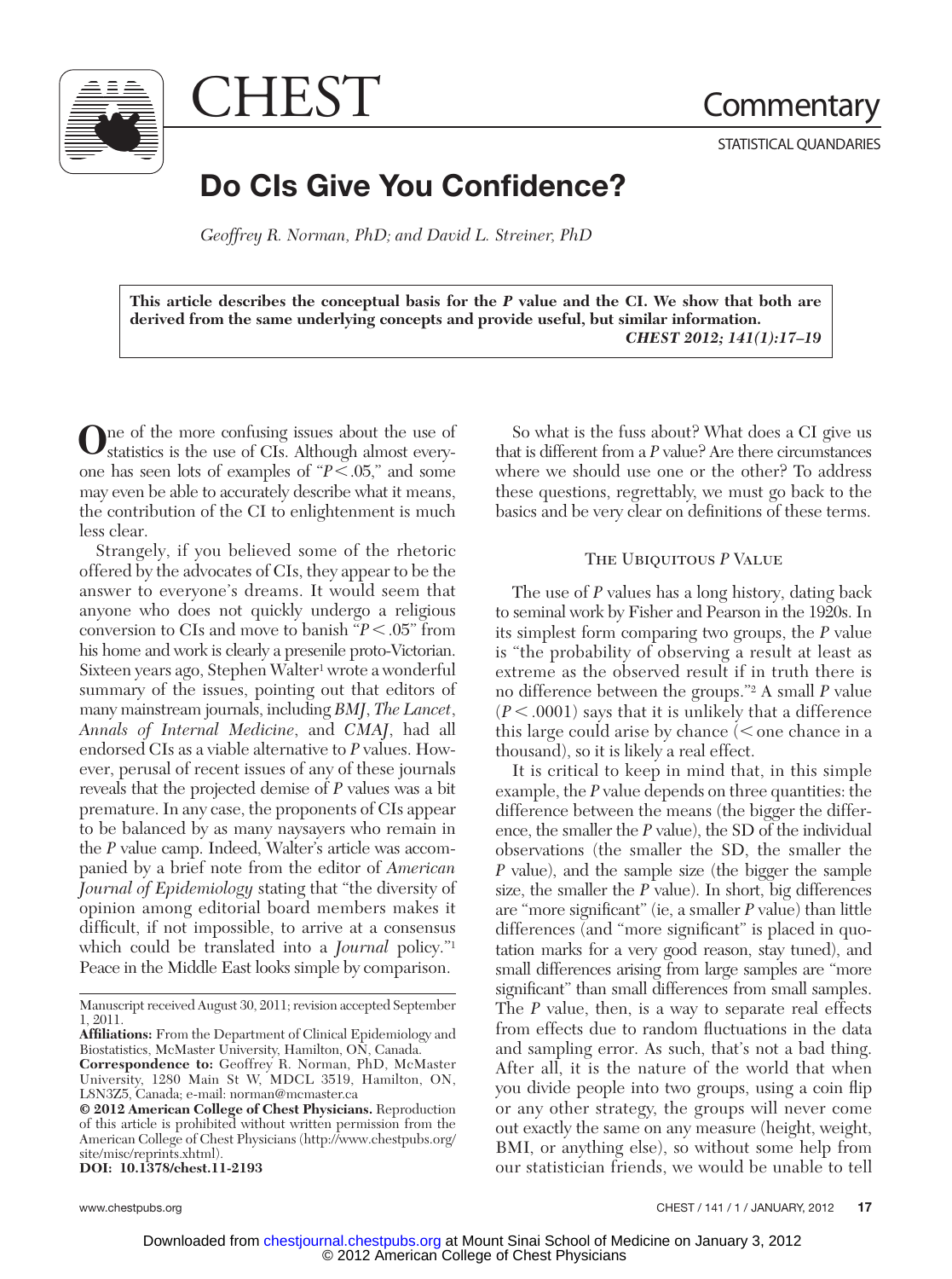differences arising from random variation from "real" differences.

 But that is all we get from it. In particular, it does not tell us *anything* directly about how big the effect is. Of course, big effects will likely have smaller *P* values than small effects, but the whole thing is confounded with sample size. As Dave Sackett once said in a faculty meeting, "Too small a sample and you can prove nothing. Too large and you can prove anything." The trouble is that the *P* value has become deified over the years, so far too often we see abstracts with statements like, "The difference between the groups was highly significant  $(P < .0001)$ ." So it is not zero. You are really, really sure it is not zero. But that is all a "highly significant" *P* value is telling you. It is also not telling you that a study that yielded a *P* level of .001 has more meaningful results or a bigger effect size than a study with a *P* level of .05. Again, it is dependent in part on the sample size.

 Worst of all, relying on *P* levels to reveal truth leads to dichotomous thinking. If  $P = .051$ , then we dismiss the result as nonsignificant, but if  $P = .050$ , then it suddenly emerges as "real" (and, more important, as publishable). But probability is a continuum, and to dichotomize it at the magical  $.050$  is artificial. Is there really a difference between .051 and .050? We do not think so either.

 The problem with *P* values in part comes down to words. Somehow "highly significant" sounds a lot like "highly important." Perhaps we should change the terminology to be more descriptive, along the lines of:

- $P = 0.05$ : Quite unlikely to be zero.
- $P = 0.01$ : Really unlikely to be zero.
- $P = .0001$ : Really, *really*, *really* unlikely to be zero.

But the other problem is that a significant *P* value tells you what the difference is not (zero), but does not tell you what it *is*. And that is where CIs come in. But to understand what they do and do not do, we need a bit more theory.

 The *P* value, in the simple case we have been considering, comes about from imagining a normal distribution centered on a difference of zero, with an SD equal to the SEM, which is  $\sigma / \sqrt{n}$ , where  $\sigma$  is the SD and *n* is the sample size. We superimpose the observed difference on this distribution, and if it is far enough away from zero, we say it is significant. Specifically, if it is greater than  $1.96 \times SEM$ , then the area in the tail is 0.05, so any difference  $>1.96$  SEM is significant. All this is shown in Figure 1.

### The Less Ubiquitous CI

 CIs turn this whole thing on its head. We begin with the observed difference, call it "d." We superim-



FIGURE 1. *P* value as the area of the Ho distribution to the right of the sample mean.

pose a normal distribution centered on  $d$ , then take the same 1.96 SEM and add and subtract it from *d* . The upper and lower limits define the 95% CI, where we can be confident that the true difference lies within these boundaries 95% of the time. So a narrow CI indicates that the difference has been estimated with a high degree of precision, and a wide CI says that there is much more uncertainty in the actual magnitude of the difference. This is shown in Figure 2.

 Expressing it this way has the added advantage that you can infer statistical significance. If the 95% CI overlaps zero, then we know that the difference is not significant, since this means there is a  $>5\%$  probability that the difference is zero or negative. If it doesn't overlap zero, then the result is significant at the .05 level. The big advantage of the CI, then, is that it focuses on the magnitude of the difference and gets away from the silliness of .05, .001, and .00001, although you can still determine whether the difference is significant.

 It is well to keep in mind that, while the CI does give you a better picture of how large the difference



FIGURE 2. CI as the symmetrical interval around the sample mean containing 95% of possible mean values.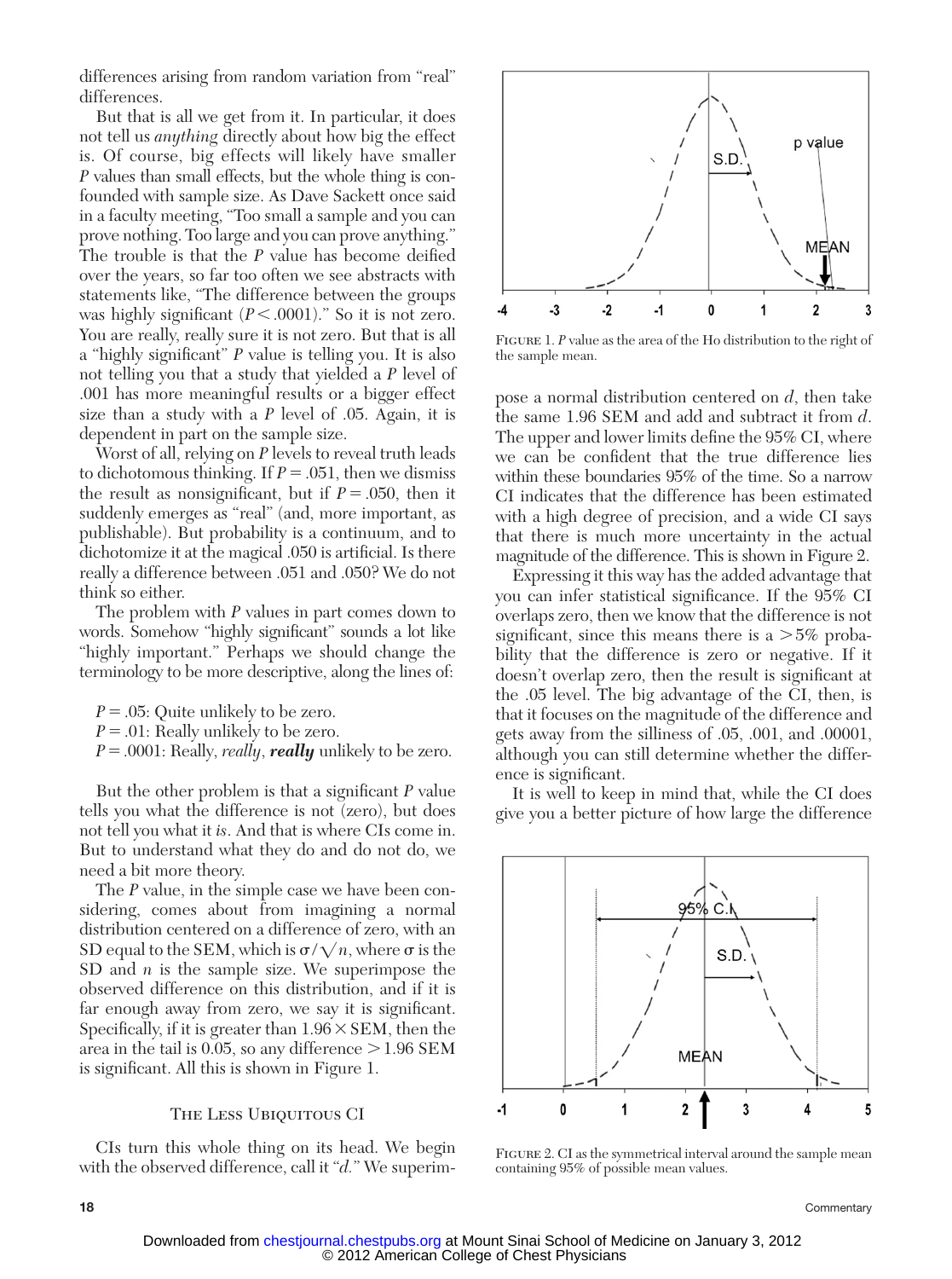is, it is still inappropriate to assume that smaller CIs mean bigger effects. Like the *P* value, it depends on sample size. To properly look at the clinical importance of effects, you need to go to something like an effect size or an OR.

 Are there any other downsides? Of course, there is no free ride. The CI works well if you are talking about the difference between two means. But as you get to more complex designs, it gets increasingly clumsy. If you go to a simple  $2 \times 2$  table and compute an OR or relative risk, the CI can be calculated, but it is no longer symmetrical. But when you get to multiple comparisons, such as a one-way analysis of variance with four groups (eg, placebo, drug A, drug B, drug C, and mean  $FEV<sub>1</sub>$ ), an overall F test and *P* value is simple to calculate. But we would need a CI for  $(4 \times 3)/2 = 6$  pairwise comparisons, and then we have to worry about multiple tests. 3

### PUTTING IT INTO PRACTICE

 It should be evident by now that despite the rhetoric, it really is not the case that one is holy and the other is evil. They really are alternate routes to expressing very similar ideas, and as a consequence, you cannot really say that the CI should be used under some circumstances and the *P* value under others. Indeed, one article we came across in *CHEST* (and we are quite sure it is not unique) had the best of both worlds:

 Independent factors associated with an accelerated decline of lung function were chronic colonization with Pseudo-

monas aeruginosa (PA) [odds ratio (OR), 30.4; 95% confidence interval (CI), 3.8 to 39.4;  $p = 0.005$ ], more frequent severe exacerbations (OR, 6.9; 95% CI, 2.3 to 10.5;  $p = 0.014$ ), and more systemic inflammation (OR, 3.1; 95% CI, 1.9 to 8.9;  $p = 0.023$ ).<sup>4</sup>

 This makes it clear that they are variations on a theme: One can be derived from the other. As you can see, a relatively large *P* value like .023 corresponds to a lower limit of the CI of 1.9, fairly close to the null hypothesis (which is 1.0 since these are ORs); conversely, the highly significant *P* value of .005 has a CI with a lower limit of 3.8. Nevertheless, they provide different perspectives on the data, so both are useful.

#### **ACKNOWLEDGMENTS**

Financial/nonfinancial disclosures: The authors have reported to CHEST that no potential conflicts of interest exist with any companies/organizations whose products or services may be discussed in this article.

#### **REFERENCES**

- 1. Walter SD. Methods of reporting statistical results from medical research studies. Am *J Epidemiol*. 1995;141(10): 896-906.
- 2. Altman DG. Why we need confidence intervals. *World J Surg*. 2005;29(5):554-556.
- 3. Streiner DL, Norman GR. Correction for multiple testing: is there a resolution? *Chest*. 2011;140(1):16-18.
- 4. Martínez-García MA, Soler-Cataluña JJ, Perpiñá-Tordera M, Román-Sánchez P, Soriano J. Factors associated with lung function decline in adult patients with stable non-cystic fibrosis bronchiectasis. *Chest*. 2007;132(5):1565-1572.